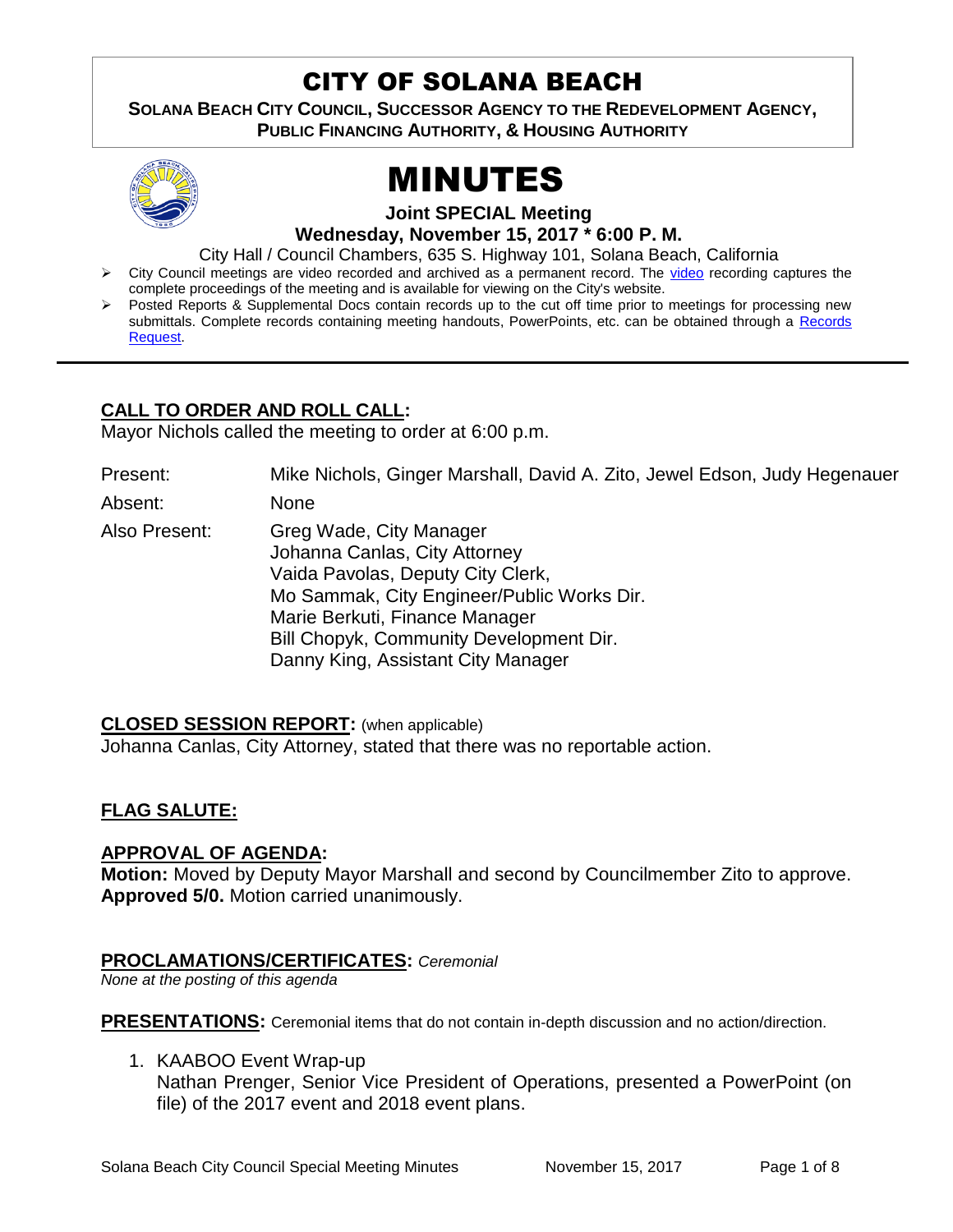# **ORAL COMMUNICATIONS:**

This portion of the agenda provides an opportunity for members of the public to address the City Council on items relating to City business and not appearing on today's agenda by submitting a speaker slip (located on the back table) to the City Clerk. Comments relating to items on this evening's agenda are taken at the time the items are heard. Pursuant to the Brown Act, no action shall be taken by the City Council on public comment items. Council may refer items to the City Manager for placement on a future agenda. The maximum time allotted for each presentation is THREE MINUTES (SBMC 2.04.190). Please be aware of the timer light on the Council Dais.

David Gotcha said he is with Verdani Partners who was hired by SDG&E that 'Power your Drive' Program provided free or greatly reduced electrical vehicle charging stations for the multi-unit housing.

Torgen Johnson provided an update on the ongoing efforts to address San Onofre public safety issues.

Manny Aguilar thanked the City for the third annual Dia de Los Muertos event and its support.

#### **COUNCIL COMMUNITY ANNOUNCEMENTS / COMMENTARY:**

*An opportunity for City Council to make brief announcements or report on their activities. These items are not agendized for official City business with no action or substantive discussion.* 

Council reported community announcements and events.

#### **A. CONSENT CALENDAR:** (Action Items) (A.1. - A.4.)

Items listed on the Consent Calendar are to be acted in a single action of the City Council unless pulled for discussion. Any member of the public may address the City Council on an item of concern by submitting to the City Clerk a speaker slip (located on the back table) before the Consent Calendar is addressed. Those items removed from the Consent Calendar by a member of the Council will be trailed to the end of the agenda, while Consent Calendar items removed by the public will be discussed immediately after approval of the Consent Calendar.

#### **A.1. Register Of Demands.** (File 0300-30)

Recommendation: That the City Council

1. Ratify the list of demands for October 21, 2017 through October 27, 2017.

# [Item A.1. Report \(click here\)](https://solanabeach.govoffice3.com/vertical/Sites/%7B840804C2-F869-4904-9AE3-720581350CE7%7D/uploads/Item_A.1._Report_(click_here)_-_11-15-17.PDF)

*Posted Reports & Supplemental Docs contain records up to the cut off time, prior to the start of the meeting, for processing new submittals. The final official record containing handouts, PowerPoints, etc. can be obtained through a Records Request to the City Clerk's Office.* **Motion:** Moved by Councilmember Zito and second by Councilmember Edson to approve. **Approved 5/0.** Motion carried unanimously.

#### **A.2. General Fund Adopted Budget for Fiscal Year 2017-2018 Changes.** (File 0330-30)

Recommendation: That the City Council

1. Receive the report listing changes made to the Fiscal Year 2017-2018 General Fund Adopted Budget.

[Item A.2. Report \(click here\)](https://solanabeach.govoffice3.com/vertical/Sites/%7B840804C2-F869-4904-9AE3-720581350CE7%7D/uploads/Item_A.2._Report_(click_here)_-_11-15-17.PDF)

*Posted Reports & Supplemental Docs contain records up to the cut off time, prior to the start of the meeting, for processing new submittals. The final official record containing handouts, PowerPoints, etc. can be obtained through a Records Request to the City Clerk's Office.*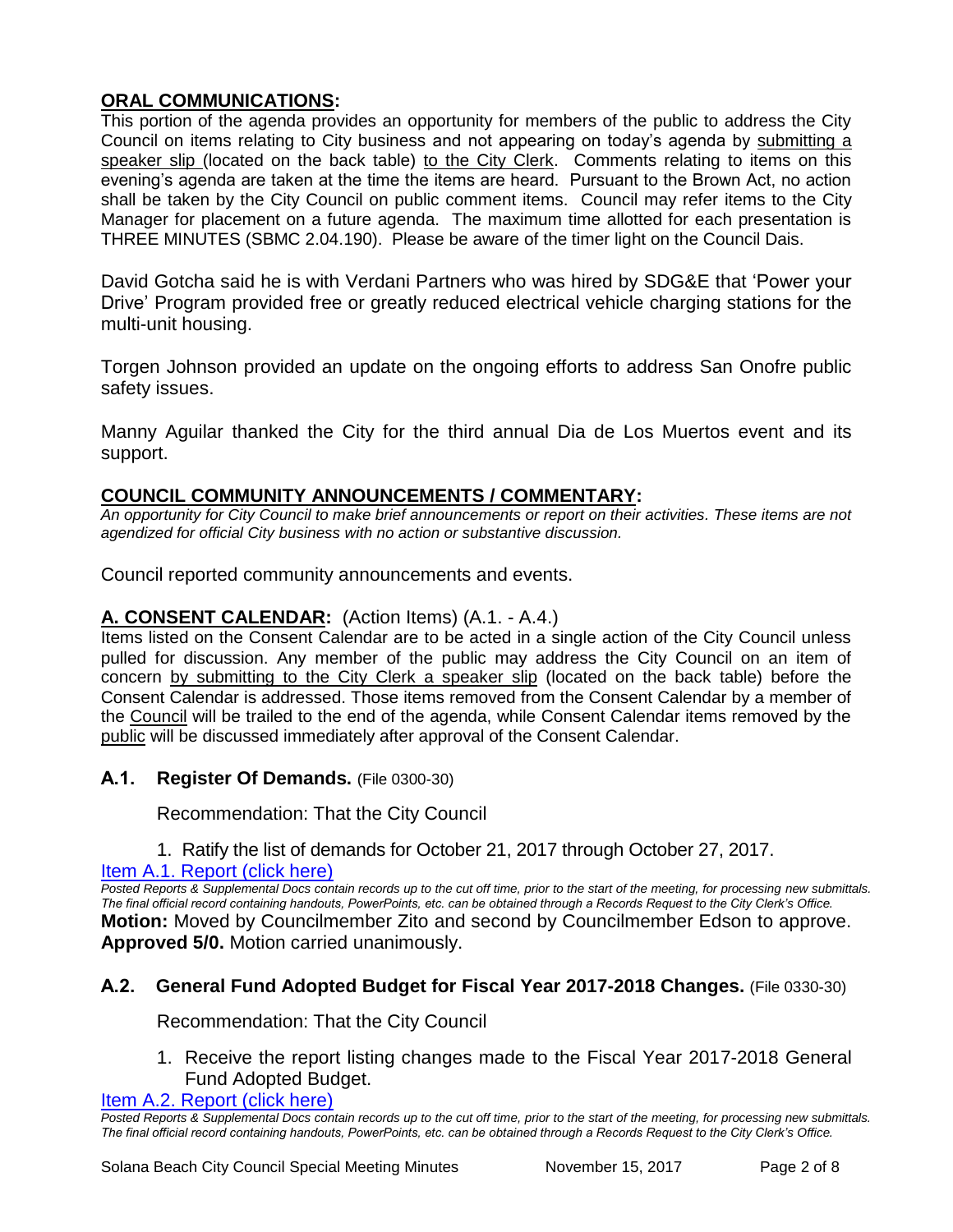**Motion:** Moved by Councilmember Zito and second by Councilmember Edson to approve. **Approved 5/0.** Motion carried unanimously.

# **A.4. City Sidewalk Repair Project.** (File 0820-45)

Recommendation: That the City Council

#### 1. Adopt **Resolution 2017-157**:

- a. Authorizing the City Council to accept as complete the City Sidewalk Repair Project, Bid No. 2016-06, constructed by Miramar General Engineering.
- b. Authorizing the City Clerk to file a Notice of Completion.

#### [Item A.4. Report \(click here\)](https://solanabeach.govoffice3.com/vertical/Sites/%7B840804C2-F869-4904-9AE3-720581350CE7%7D/uploads/Item_A.4._Report_(click_here)_-_11-15-17.PDF)

*Posted Reports & Supplemental Docs contain records up to the cut off time, prior to the start of the meeting, for processing new submittals. The final official record containing handouts, PowerPoints, etc. can be obtained through a Records Request to the City Clerk's Office.* **Motion:** Moved by Councilmember Zito and second by Councilmember Edson to approve. **Approved 5/0.** Motion carried unanimously.

#### **B. PUBLIC HEARINGS:** (B.1.)

This portion of the agenda provides citizens an opportunity to express their views on a specific issue as required by law after proper noticing by submitting a speaker slip (located on the back table) to the City Clerk. After considering all of the evidence, including written materials and oral testimony, the City Council must make a decision supported by findings and the findings must be supported by substantial evidence in the record. An applicant or designees for a private development/business project, for which the public hearing is being held, is allotted a total of fifteen minutes to speak, as per SBMC 2.04.210. A portion of the fifteen minutes may be saved to respond to those who speak in opposition. All other speakers have three minutes each. Please be aware of the timer light on the Council Dais.

# B.1. Public Hearing: Introduce (1<sup>st</sup> Reading) Ordinance 483 Establishing a **Community Choice Aggregation Program and Approving the Implementation Plan and Statement of Intent.** (File 1010-40)

Recommendation: That the City Council

- 1. Conduct the Public Hearing: Open the Public Hearing, Report Council Disclosures, Receive Public Testimony, and Close the Public Hearing.
- 2. Find the project exempt from the California Environmental Quality Act pursuant to Section 15303 of the State CEQA Guidelines.
- 3. Approve **Resolution 2017-163** approving the Implementation Plan and Statement of Intent and directing the City Manager to submit it to the CPUC for certification.
- 4. Introduce **Ordinance 483** to establish the Solana Beach CCA program.

[Item B.1. Report \(click here\)](https://solanabeach.govoffice3.com/vertical/Sites/%7B840804C2-F869-4904-9AE3-720581350CE7%7D/uploads/Item_B.1._Report_(click_here)_-_11-15-17.PDF)

B.1. Supplemental [Documents \(11-15-17 updated 4:20pm\) -](https://solanabeach.govoffice3.com/vertical/Sites/%7B840804C2-F869-4904-9AE3-720581350CE7%7D/uploads/B.1._Supplemental_Documents_(11-15-17_updated_420pm)_-_R.pdf) R

*Posted Reports & Supplemental Docs contain records up to the cut off time, prior to the start of the meeting, for processing new submittals. The final official record containing handouts, PowerPoints, etc. can be obtained through a Records Request to the City Clerk's Office.*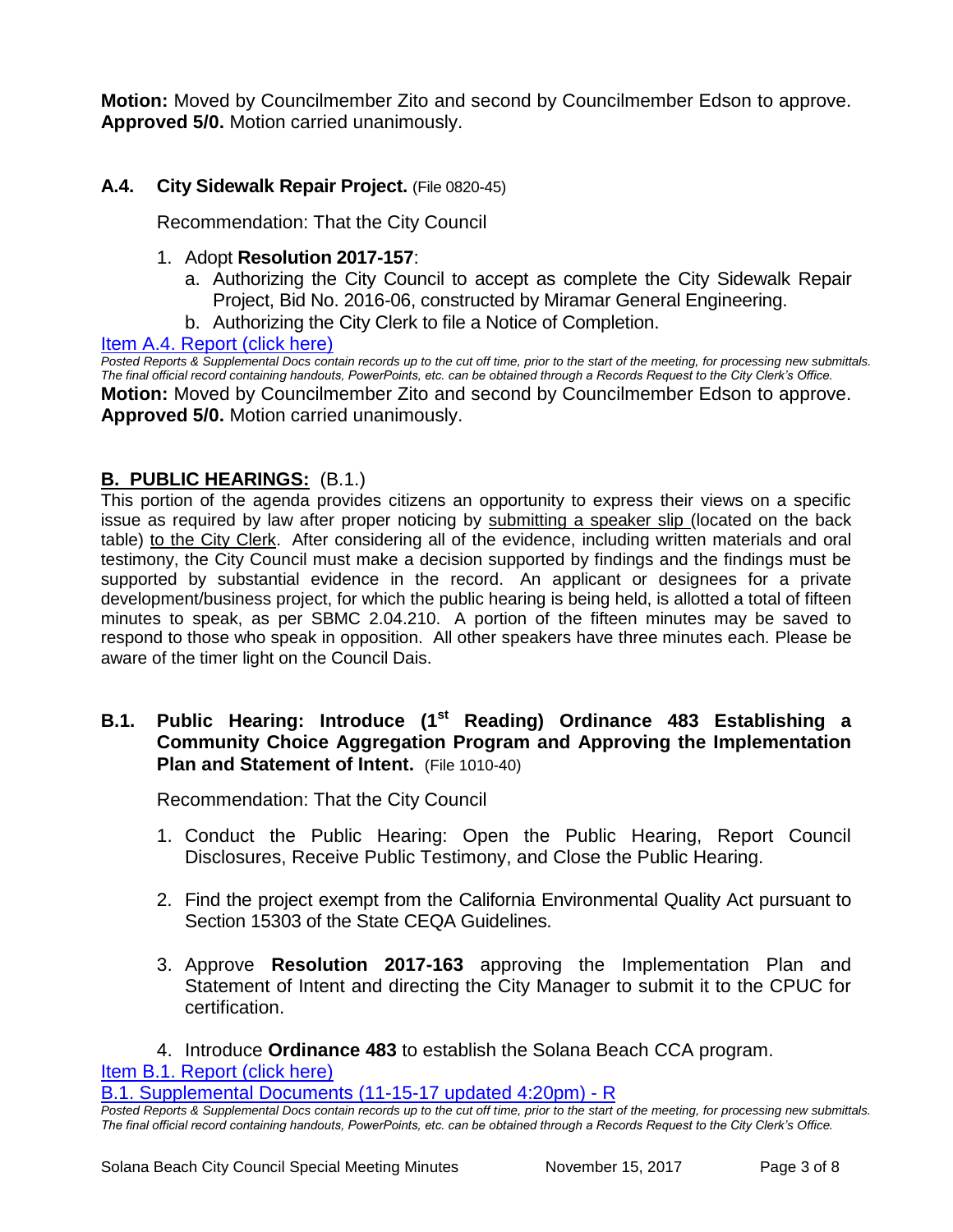Greg Wade, City Manager, introduced the item.

Danny King, Assistant City Manager, presented a PowerPoint (on file).

Mayor Nichols opened the Public Hearing.

Disclosures.

Peter Zahn asked Council to approve the Implementation Plan and Statement of Intent, and said that the City's actions would break new ground in the County and SDG&E coverage area, and that the City should not postpone the benefits for citizens.

Mary Oren asked for approval of the item, and said that the City was recognized as a leader by surrounding communities, reviewed and compared SDG&E charges, and that the rest of the community would follow the City's actions.

Van Collinsworth said that he was a resident of Santee, that Santee had its first workshop regarding CCA, that horrific wild disasters occurred this summer due to the climate change, and that work needed to start at the local level.

Torgen Johnson stated that a "no" vote was not a support of the free markets, technological innovation, public interest, public having a choice, and asked for approval of the item.

Lane Sharman (time donated by Tyler Norris) stated that he had worked on this issue since 2011 as the founder of San Diego Energy District, that there was too much inaction on this issue, to recommend a more generous compensation rate return for surplus production, requested more information about the banking relationship, and asked for approval.

Bart Ziegler stated that he was in favor of this item.

Louise Abbott asked Council to put this topic to a vote of the citizens and said that many people were not aware of this program.

**Motion:** Moved by Councilmember Zito and second by Councilmember Edson to close the public hearing. **Approved 5/0.** Motion carried unanimously.

Council and Staff discussed maintaining a balance sheet of Staff and Consultant's time, that there was no additional Staff needed at this time, and that the CCA's financial proforma factored in additional Staff time.

Council, Staff, and Consultants, discussed the cost recovery mechanism, implementation and resolution of outstanding issues, pre-existing and new generation costs, SDG&E's comparison rates, call center location, higher premium on surplus generation for net energy metering customers, public outreach and education, and a \$1.12 program re-entry fee.

Discussion continued regarding the opt-out rate that would reduce CCA's viability, lock box provisions, that the financial proforma would be discussed with the Budget and Finance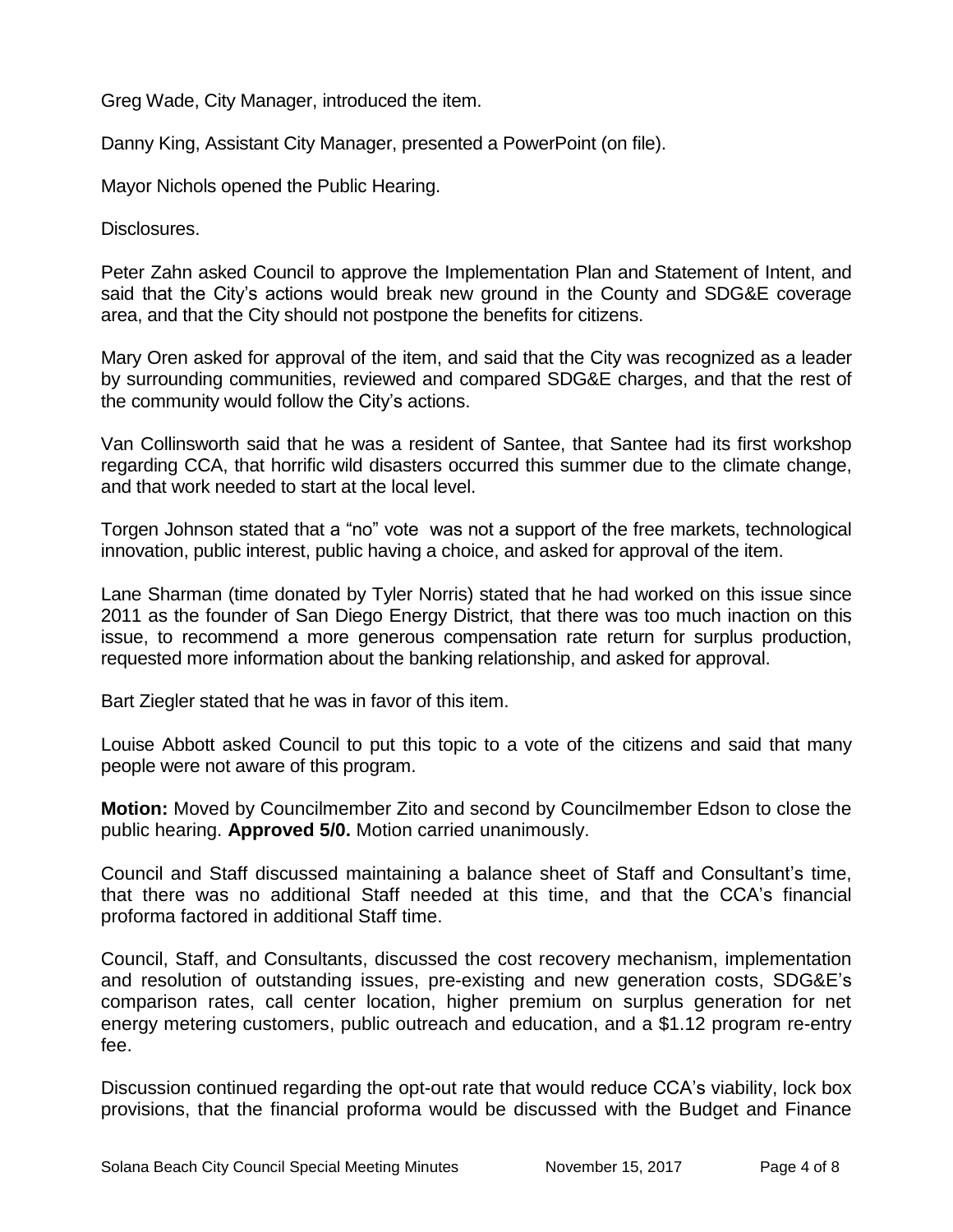Commission, that PCIA escalators were factored in, and that a 'vote of the people' would be provided in the form of a choice to opt-out or remain in the program.

**Motion:** Moved by Councilmember Hegenauer and second by Councilmember Zito to approve. **Approved 4/1 (Noes: Marshall).** Motion carried.

# **C. STAFF REPORTS**: (C.1. – C.2.)

*Submit speaker slips to the City Clerk.*

# **C.1. Community Grant Requests Fiscal Year 2017-18.** (File 0330-25)

Recommendation: That the City Council

1. Receive the Staff Report, Community Grant applications and consider the presentations from the grant applicants. This item will come back to the City Council at the December 13, 2017 City Council Meeting for Council's grant allocations.

[Item C.1. Report \(click here\)](https://solanabeach.govoffice3.com/vertical/Sites/%7B840804C2-F869-4904-9AE3-720581350CE7%7D/uploads/Item_C.1._Report_(click_here)_-_11-15-17.PDF)

*Posted Reports & Supplemental Docs contain records up to the cut off time, prior to the start of the meeting, for processing new submittals. The final official record containing handouts, PowerPoints, etc. can be obtained through a Records Request to the City Clerk's Office.*

Danny King, Assistant City Manager, introduced the item and presented a PowerPoint (on file).

Presentations were made by the following requestors:

American Association of University Women Assistance League Rancho San Dieguito Boys and Girls Club of San Dieguito Casa De Amistad Community Resource Center La Colonia de Eden Gardens, Inc North Coast Repertory Theatre North County Immigration and Citizenship Center Reality Changers Solana Beach Civic & Historical Society

Council and Staff discussed funding Community Grants in full.

#### **C.2. Calling Upon Congress to Continue the Existing DACA (Deferred Action for Childhood Arrivals) Program and Provide DACA Recipients with a Pathway to Permanent Residence and Eventually US Citizenship.** (File 0480-60)

Recommendation: That the City Council

1. Consider approval of **Resolution 2017-164** calling upon Congress to continue the existing DACA program and provide DACA recipients with a pathway to permanent residence and eventually US citizenship.

[Item C.2. Report \(click here\)](https://solanabeach.govoffice3.com/vertical/Sites/%7B840804C2-F869-4904-9AE3-720581350CE7%7D/uploads/Item_C.2._Report_(click_here)_-_11-15-17.PDF)

C.2. Supplemental [Documents \(11-15-17 updated 5:00pm\)](https://solanabeach.govoffice3.com/vertical/Sites/%7B840804C2-F869-4904-9AE3-720581350CE7%7D/uploads/C.2._Supplemental_Documents_(11-15-17_updated_5pm)_-_R.pdf) - R

*Posted Reports & Supplemental Docs contain records up to the cut off time, prior to the start of the meeting, for processing new submittals. The final official record containing handouts, PowerPoints, etc. can be obtained through a Records Request to the City Clerk's Office.*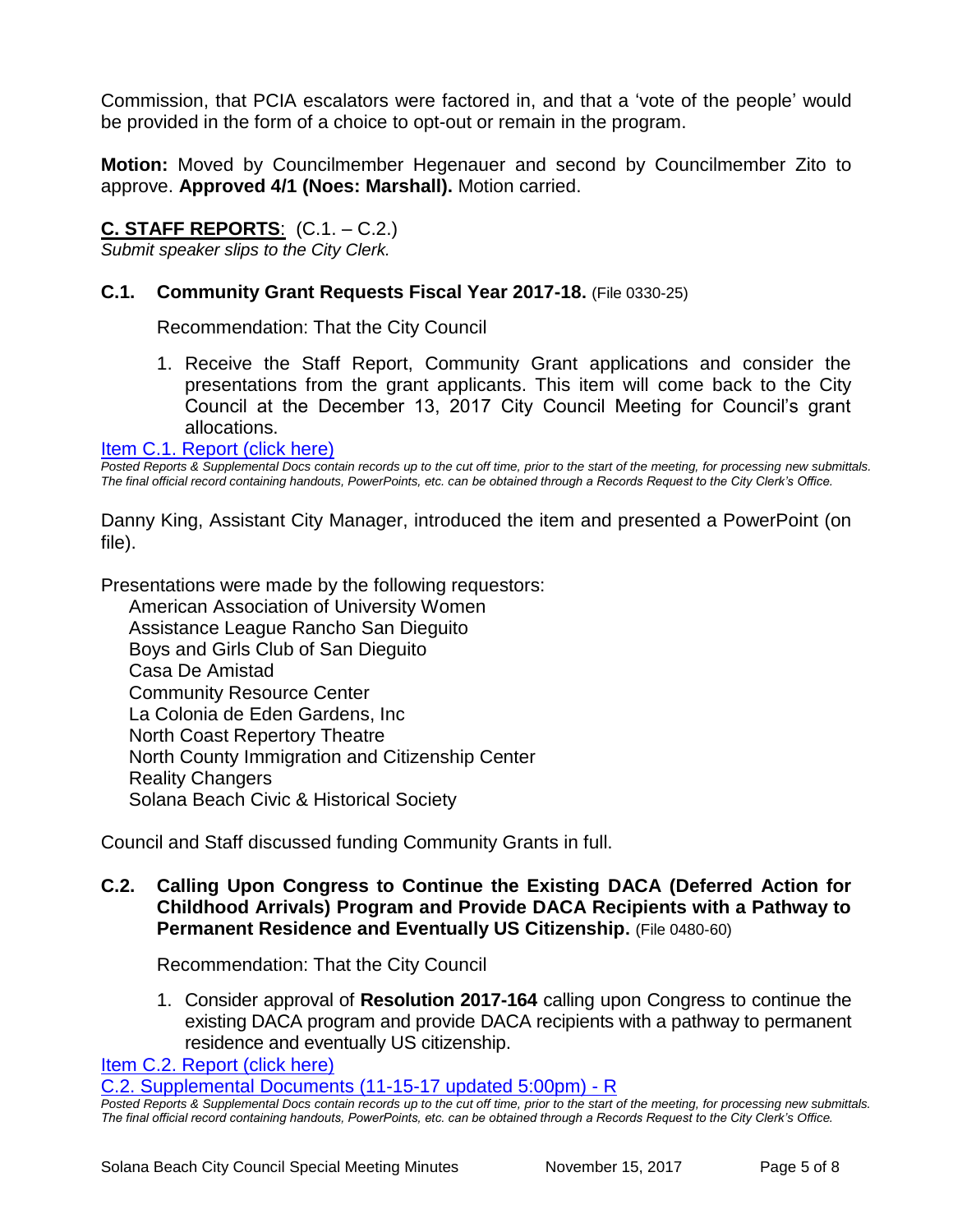Greg Wade, City Manager, introduced the item.

Councilmember Zito stated that the City should officially support this program in the way of a resolution.

Lisa Montes talked about her family's background, and said that many DACA students sought education, that students were currently concerned about revocation of DACA, and asked to support the Clean Dream Act.

Cassie Purdy said she was with the American Civil Liberty Union and shared her personal experience seeking economic opportunities without crossing international borders, said that DACA recipients included current PhD students who lived and worked within the community, and asked for support.

Caroline Theiss-Aird said she was with the North County Immigration Task Force and stated that she knew many DACA dreamers that were successful, that all illegal immigrants were asked to leave Representative Darrell Issa's Office when they visited his office to address the issue, and asked Council to support the item.

Diana Aguirre stated that she was a child of Mexican immigrants and was taught by her parents to pursue higher education, that the Dream Act would also protect veterans who served in the military as well as those with temporary visa status, that it was important for the City to send this support message to the Congress, and asked to include the Clean Dream Act language.

Peter Zahn submitted a handout (on file) to include the Clean Dream Act language and stated that the dreamers played an important role in society, and that would be an important message sent to the federal and state leaders.

Manny Aguilar shared his family's background and stated that the DACA community included people who had joined the military, who had become valuable members of the community and needed the Clean Dream Act to protect them, and that the leadership was needed to further continue this dialogue.

Karla Trujillo (time donated by Maryann Aguilar) shared her background and stated that it was difficult to live as a dreamer without an immigration status, that this would make a difference at the national level because change needed to start at the local level, and asked Council to approve the proposed resolution.

Oren Robinson stated that 220,000 people in California and 40,000 people in San Diego County were being affected, that it should not be about Mexican vs. Non-Mexican immigration, and thanked the Council for their leadership.

Erin Graff Zivin stated that she supported the Clean Dream Act and provided some statistics about DACA recipients.

Mustafa Nizam said he was a resident of Vista, and explained background on DACA,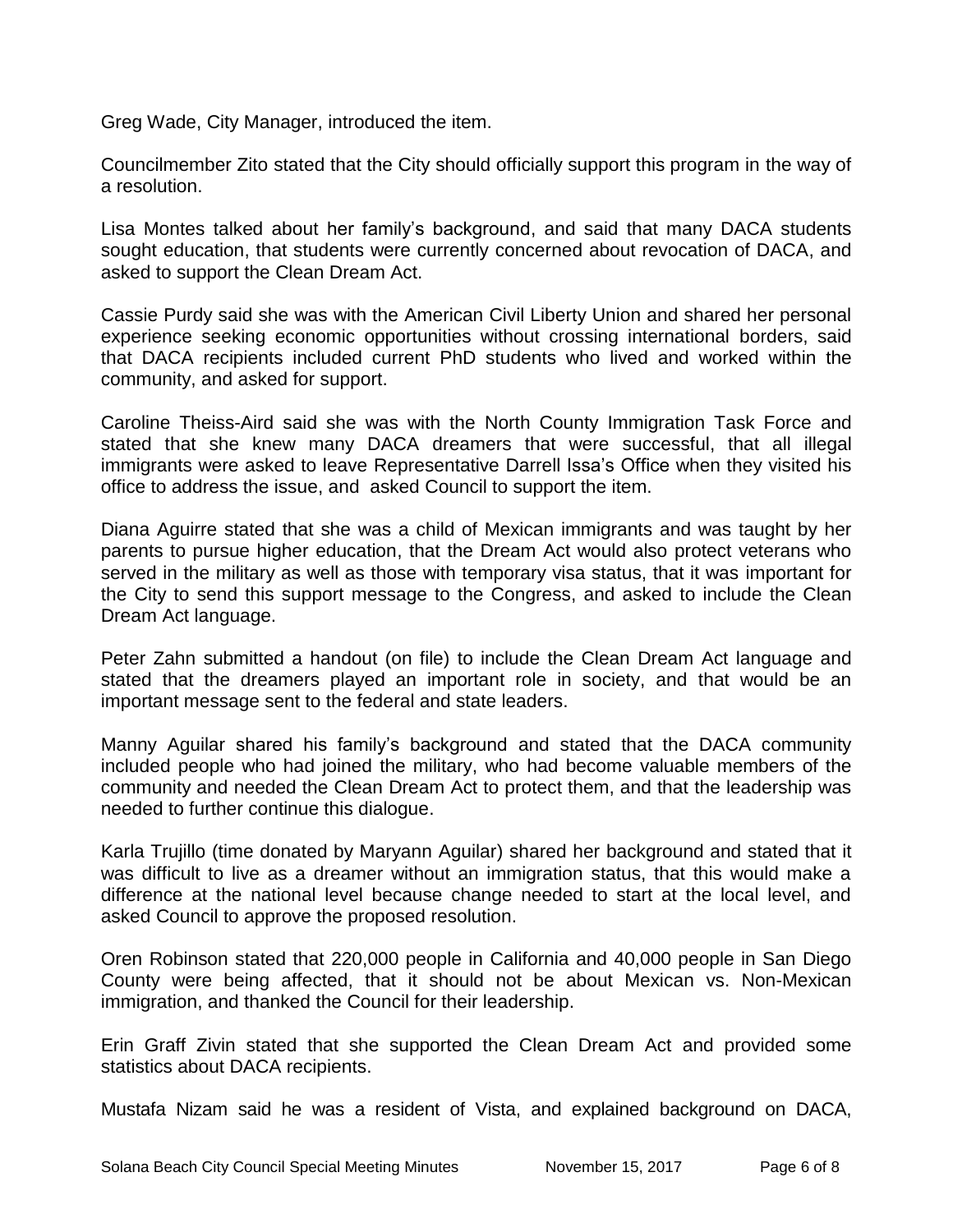statistics on its recipients, and asked to approve the item.

**Motion:** Moved by Councilmember Zito and second by Councilmember Edson and to pass the DREAM Act without amendment and provide DACA recipients with a pathway to permanent residence and eventually US citizenship. **Approved 5/0.** Motion carried unanimously.

#### **A.3. Plaza Street Fountain Repairs Construction Contract.** (File 0820-40)

Recommendation: That the City Council

- 1. Adopt **Resolution 2017-161**:
	- a. Awarding a construction contract for the Plaza Street Fountain Repair Project, Bid No. 2017-09, in the amount of \$25,799.21, to California Aquatics.
	- b. Approving an amount of \$2,200.79 for construction contingency.
	- c. Authorizing the City Manager to execute the construction contract on behalf of the City.
	- d. Appropriating \$28,000 from the City CIP Reserve fund into the City CIP project for the Plaza Street Fountain Repair Project.
	- e. Authorizing the City Treasurer to amend the FY 2017/18 Adopted Budget accordingly.

#### [Item A.3. Report \(click here\)](https://solanabeach.govoffice3.com/vertical/Sites/%7B840804C2-F869-4904-9AE3-720581350CE7%7D/uploads/Item_A.3._Report_(click_here)_-_11-15-17.PDF)

*Posted Reports & Supplemental Docs contain records up to the cut off time, prior to the start of the meeting, for processing new submittals. The final official record containing handouts, PowerPoints, etc. can be obtained through a Records Request to the City Clerk's Office.*

Council discussed not proceeding with the fountain repairs and using the funds elsewhere.

**Motion:** Moved by Deputy Mayor Marshall and second by Mayor Nichols to not proceed with this project at this time. **Approved 5/0.** Motion carried unanimously.

#### **WORKPLAN COMMENTS:**

*Adopted June 14, 2017*

#### **COMPENSATION & REIMBURSEMENT DISCLOSURE:**

GC: Article 2.3. Compensation: 53232.3. (a) Reimbursable expenses shall include, but not be limited to, meals, lodging, and travel. 53232.3 (d) Members of a legislative body shall provide brief reports on meetings attended at the expense of the local agency at the next regular meeting of the legislative body.